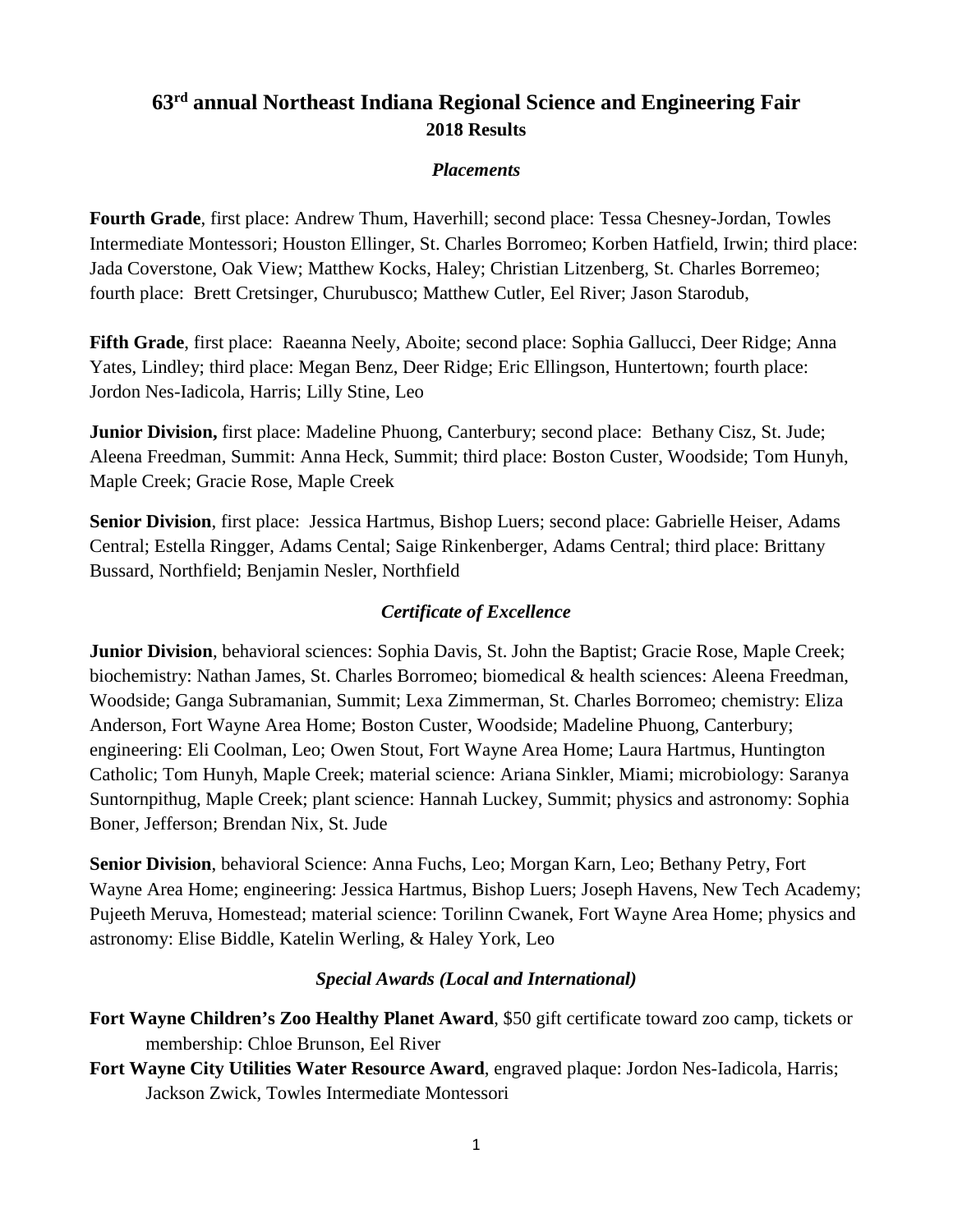- **Fox Island Alliance**, membership, certificate and \$50: Andrew Thum, Haverhill; Bethany Cisz, St. Jude; membership, certificate, and \$25: Amelia Paul, Covington; Ava Sanders, Covington
- **Little River Wetlands Project**, \$25 gift certificate, membership: Amelia Paul, Covington; Ava Sanders, Covington; Jackson Swick, Towles Intermediate Montessori
- **Purdue University School of Agriculture**; \$50 and certificate: Lauren Lutes, Leo; certificate: Hannah Luckey, Summit
- **Institute of Electrical and Electronic Engineers**, \$75: Jessica Hartmus, Bishop Luers, Owen Stout, Fort Wayne Area Home; \$50: Madalyn Bontempo, Maplewood; Christian Litzenberg, St. Charles Borromeo; Pujeeth Meruva, Homestead
- **Isaac Knapp District Dental Society Award**, \$50 and certificate: Sophia Gallucci, Deer Ridge; Lydia Herald, Jefferson
- **IPFW Department of Psychology Award**: Bethany Petry, Fort Wayne Area Home
- **Science and Regulatory Consultants**, best study design, high school, \$75: Gabielle Heiser, Adams Central; Estella Ringger, Adams Central; Saige Rinkenberger, Adams Central; middle school, \$50: Aleena Freedman, Woodside; elementary school, \$25: Sophia Gallucci, Deer Ridge
- **American Chemical Society**; \$150, certificate and invitation to annual dinner meeting: Madeline Phuong, Canterbury
- **American Meteorological Society**, certificate: Elise Biddle, Leo; Katelin Werling, Leo; Haley York, Leo
- **ASM Materials Education Foundation**, certificate & medallion: Jessica Hartmus, Bishop Luers
- **American Psychological Association**, certificate: Gabrielle Heiser, Adams Central; Estella Ringger, Adams Central; Saige Rinkenberger, Adams Central

**Intel Excellence in Computer Science Award**, \$200 and certificate: Pujeeth Meruva, Homestead

- **Science Applications International Corporation**, certificate: Laura Hartmus, Huntington Catholic; Pujeeth Meruva, Homestead
- **Yale Science and Engineering Association**, certificate and medallion: Pujeeth Meruva, Homestead

**Broadcom MASTERS**, certificate and chance to apply to national competition: Bethany Cisz, St. Jude; Anna Heck, Summit; Madeline Phuong, Canterbury

- **Northeast Indiana Veterinary Medical Association**, \$100 : Brittany Bussard, Northfield; Chloe Brunson, Eel River; Matthew Cutler, Eel River; Andrea Krumanaker, Huntington Catholic; Adam Moravec, Irwin; Benjamin Nesler, Northfield
- **Huntington University**, certificate and \$50: Brittany Bussard, Northfield; Jessica Hartmus, Bishop Luers; Benjamin Nesler, Northfield; Bethany Petry, Fort Wayne Area Home; Ganga Subramanian, Summit
- **Aqua Indiana Environmental Stewardship Award**, \$100 gift card: Bethany Cisz, St. Jude; Lauren Lutes, Leo; Amelia Paul, Covington; Ava Sanders, Covington
- **U.S. Navy and Marine Corps:** Bethany Cisz, St. Jude; Torilinn Cwanek, Fort Wayne Area Home; Aleena Freeman, Woodside; Joseph Havens, New Tech Academy; Saranya Suntornpithug, Maple Creek
- **U.S. Air Force**: Bethany Petry, Fort Wayne Area Home; Madeline Phuong, Canterbury; Brendan Nix, St. Jude